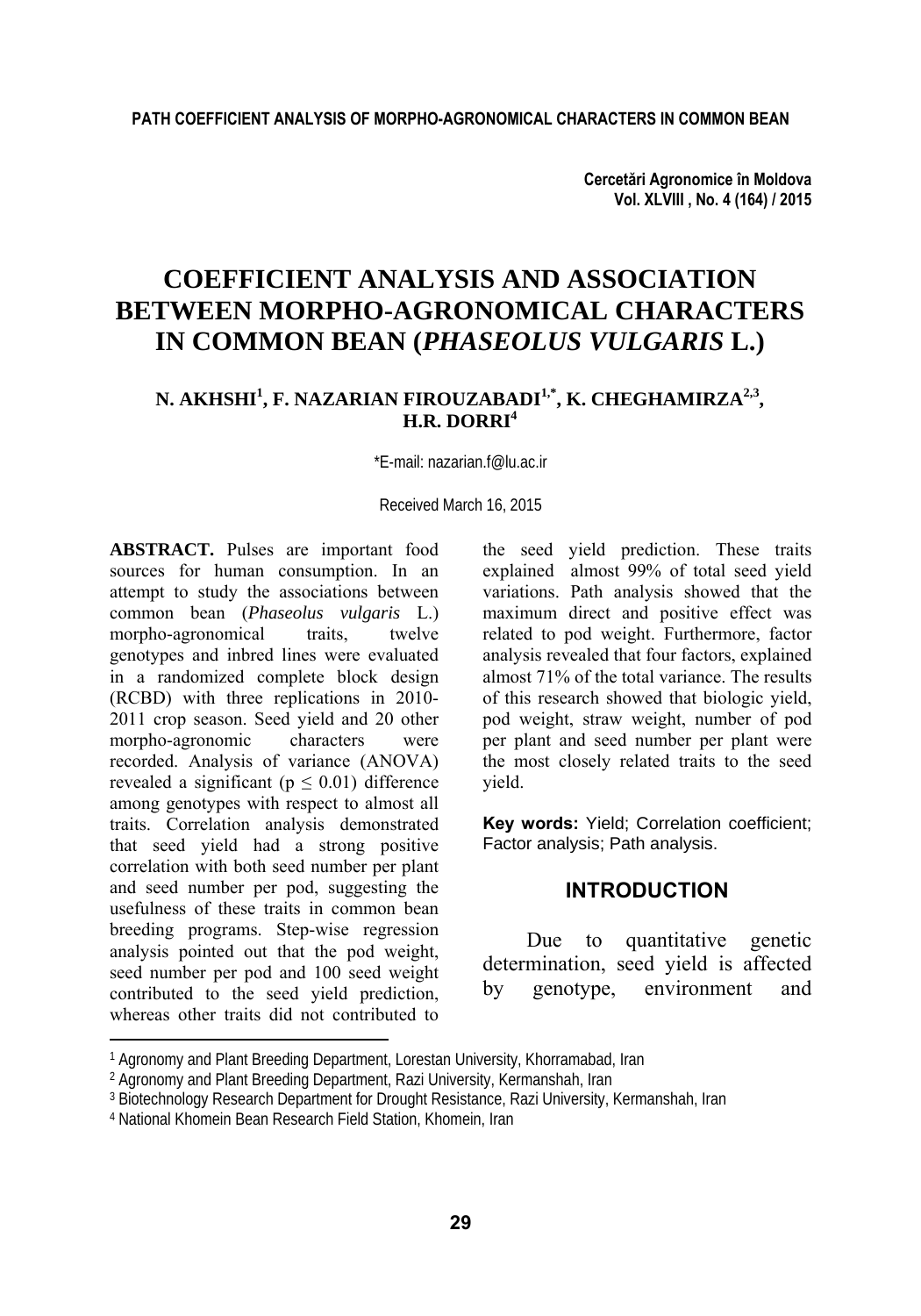interaction between these two factors. As a result, seed yield seem to have a low heritability. Selection for characters with direct influence on seed yield increases the chance of plant breeding programs. Thus, acquiring information about the relationship between seed yield and its components is key to develop high performance varieties. Understanding how morpho-agronomic characters interact with one another with regard to seed yield would improve strategies to increase common bean yield (Board *et al.,* 1999).

Correlation coefficient analysis (r) helps to unveil significant relationship between various traits. Correlation coefficient analysis is useful for making rational improvement in yield and its components; however such an analysis does not provide an exact picture of the relative importance of direct and indirect influences of each component. Moreover, when more and more variables are included, the indirect contribution becomes even more complex (Wright, 1923; Dewey and Lu, 1959). Thus, it becomes necessary to study path coefficient analysis.

Path coefficient analysis is an efficient and applicable statistical technique, which is specially designed to quantify the interrelationship among different components and their direct and indirect effects.  $\circ$  it provides an effective way of finding out direct and indirect sources of correlation, sometimes the correlation between two variables may be due to

a third factor giving misleading results. It is therefore necessary to analyze the cause and effect relationship between dependent and independent variables to entangle the nature of the relationship between the variables (Sidramappa *et al*., 2008). Path analysis is used to determine the amount of direct and indirect effects of independent variables on the dependent variable (Ulukan *et al.,* 2003).

The variability and interrelationship of characters between productivity and its components in bean have frequently been examined (Mebrahtu *et al*. 1991; Onder and Babaoglu, 2001; Peksen and Gulumser, 2005., Karasu and OZ, 2010; Sadeghi *et al.* 2011; Golparvar, 2012a; Golparvar, 2012b; Cokkizgin *et al*. 2013). A number of studies have shown that number of pods per plant, number of seeds per pod, seed yield per plant and number of pods per plant had a positive association with seed yield, suggesting a direct effect on seed yield per hectare (Onder and Ozkaynak, 1994; Bozoglu and Gulumser, 1999; Helvacioglu and Sehirali, 2001; Yorgancilar *et al*. 2003; Peksen and Gulumser, 2005). White and Gonzalez (1990) and Singh *et al.* (1995) reported that seed yield was positively associated with seed size. Özdemir (1996) showed that number of pod per plant had a direct positive effect on grain yield in chickpea. Interestingly, Sadeghi *et al.* (2011) found that seed number per plant and harvest index had a high positive direct effect on seed yield in common bean. It was found that seed number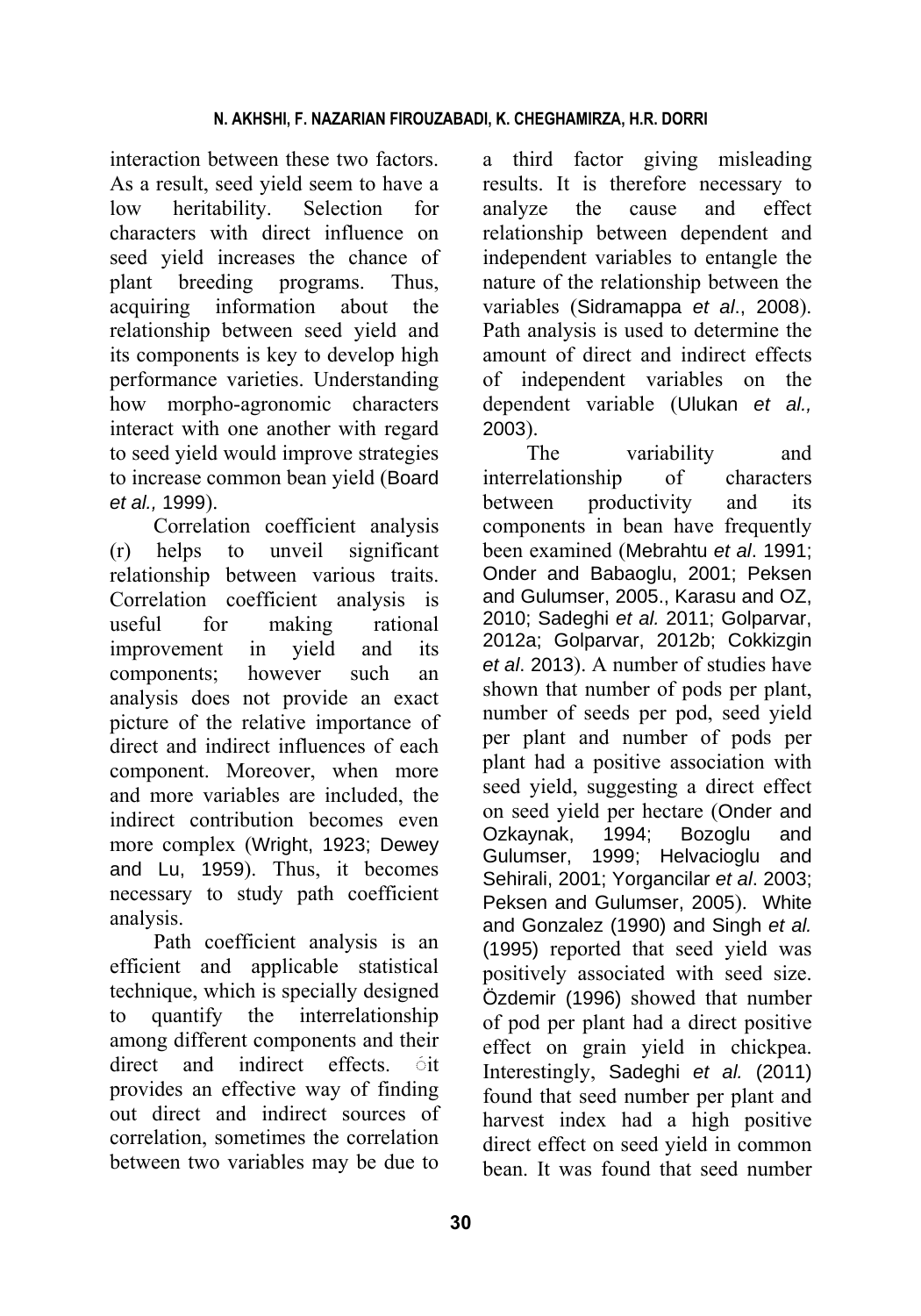### **PATH COEFFICIENT ANALYSIS OF MORPHO-AGRONOMICAL CHARACTERS IN COMMON BEAN**

per plant had a positive and significant direct effect on seed yield in bean, whereas seed weight per plant had a negative and significant direct effect on the seed yield (Cokkizgin *et al*. 2013).

Factor analysis is a multivariate statistical method which can reduce a large number of correlated variables in small number of uncorrelated factors. Correlation studies, using factor analysis and path analysis as multivariate statistical methods provide the possibility to recognize the most important effective characters on grain yield as well as the hidden factors causing correlation between the characters (Johnson and Wichern, 1982).

This study was undertaken to characterize relationships among the important morpho-agronomical characters associated with seed yield, to unveil factors comprising important traits for improving seed yield of several genotypes in common bean, using path and factor analyses.

## **MATERIALS AND METHODS**

Plant material for the present study consisted of 12 genotypes of common bean (DERAKHSHAN, AND1007, F<sub>1</sub> DERAKHSHAN  $\times$  AND 1007, BC<sub>1</sub> DERAKHSHAN  $\times$  AND 1007, BC<sub>2</sub> DERAKHSHAN  $\times$  AND 1007, F<sub>2</sub> DERAKHSHAN × AND 1007, GOLI , D81083,  $F_1$  GOLI  $\times$  D81083, BC<sub>1</sub> GOLI  $\times$  D81083, BC<sub>2</sub> GOLI  $\times$  D81083, F<sub>2</sub>  $GOLI \times D81083$  obtained from National Bean Research Station in Khomein, center of Iran (*Table 1*). The genotypes and recombinant inbred lines were planted into a randomized complete block design (RCBD) with three replications, in 2010 crop season. The plots of various generations in each replication had three rows with 3 meters long, a between-row spacing of 50 cm and a within-row spacing of 10 cm. Before sowing, 50 kg  $ha^{-1}$  N fertilizer was applied. The field was irrigated every five to seven days.

| <b>Cultivar</b>   | <b>Characteristics</b> |              |  |  |
|-------------------|------------------------|--------------|--|--|
|                   | Introduced place       | Origin       |  |  |
| AND1007           | <b>CIAT</b>            | Andian       |  |  |
| <b>DERAKHSHAN</b> | CIAT                   | Andian       |  |  |
| <b>GOLI</b>       | <b>IRAN</b>            | Mesoamerican |  |  |
| D81083            | CIAT                   | Andian       |  |  |

**Table 1 - Characteristics of the cultivars used in this study** 

CIAT: International Center for Tropical Agriculture

At maturity, five guarded plants per replication were randomly selected to record data on seed yield  $(gm<sup>-2</sup>)$  and 20 morphological characters such plant height (cm), internode diameter (mm). node number of main stem, node number of lateral branches, number of pod per plant, pod weight (g), seed number per pod, pod tail length (mm), pod length without tail (cm), seed length (mm), seed diameter (mm), seed width (mm), straw weight (g), biologic yield (g), internode length (cm),  $100 \text{ seed weight (g)}$ ,  $50\%$ flowering, 50% poding, days to maturity and seed number per plant. The mean values were used for statistical analysis.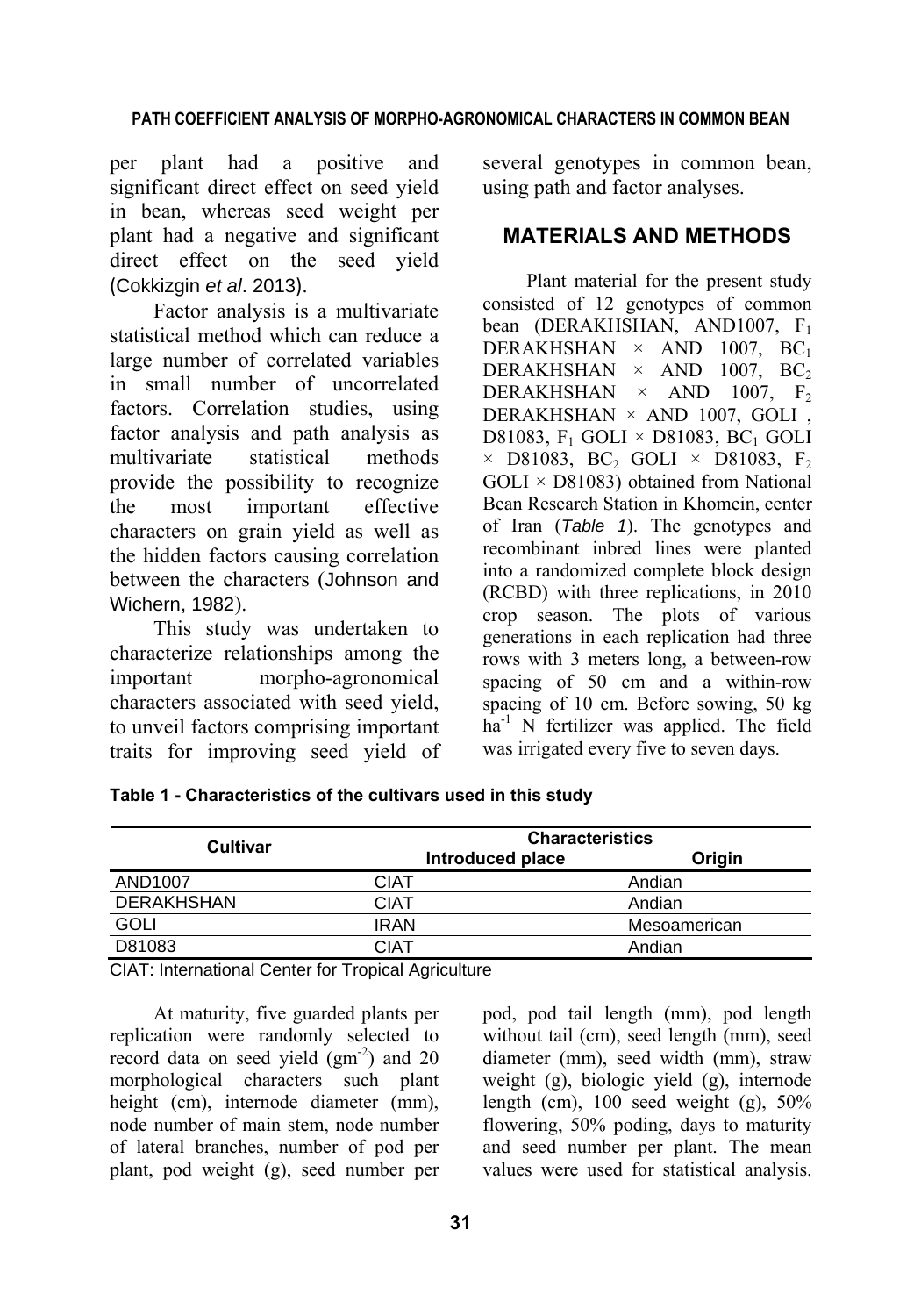Measurements were done according to the IPGRI descriptor list for *P. vulgaris* L.

In order to determine the relationships between traits and seed yield per plant, Pearson's correlation coefficients were computed among phenotypic traits. Step-wise regression analysis was achieved for determination of the best model which accounted for variations exist in seed yield as dependent variable. In present investigation, path analysis was applied based on the method given by Dewey and Lu (1959) on the traits entered to regression model.

Factor analysis with varimax rotation was performed for the 21 characters in common bean. The number of factors was estimated, using the maximum likelihood method according to Rao (1952). The varimax rotation method (an orthogonal rotation) was used in order to make each factor uniquely defined as a distinct cluster of inter-correlated variables (Rao, 1952). The factor loadings of the rotated matrix, the percentage variability explained by each factor and the communalities for each variable were determined. Correlation coefficients. stepwise multiple regression analysis and factor analysis were carried out using SAS statistical program (SAS, 2004).

# **RESULTS AND DISCUSSION**

Achieving the high yield through major yield attributes requires the knowledge of the magnitude of intercorrelation among various yield components. Simple correlation between important characters for common bean genotypes (*Table 2*) showed that seed yield had a highly significant correlation ( $p \le 0.01$ ) with the number of pod per plant (0.83), the pod weight (0.98), the seed number per pod (0.75), the pod tail length (-0.65), the biologic yield (0.79) and seed number per plant (0.91). Internode diameter, seed length and 100 seed weight showed a low and negative non-significant (p>0.05) correlations with seed yield, while positive non-significant (p>0.05) correlations were observed between the seed yield and plant height, node number of main stem, node number of lateral branches, pod length without tail, seed diameter, seed width, straw weight, internode length, 50% flowering, 50% poding. The current finding of this study agrees with pervious study on cowpea (Shanko *et al*., 2014). In contrast to Shanko *et al.* (2014), seed yield was not significantly correlated to days to maturity. Among various traits, pod weight had the strongest association with the seed yield, suggesting that pod weight might be an important yield component and can be used to improve common bean. Result of this experiment showed that in addition to pod weight, seed number per plant, number of pod per plant and seed number per pod had strong positive correlations with seed yield. It seems that these traits are useful to be used for high yield in common bean breeding programs. The similar results were also found by Sadeghi *et al.* (2011) and Cokkizgin *et al.* (2013) in common bean. Thus, it seems that selection of common bean genotypes with high pod weight as well as a high number of seeds may improve common bean grain yield.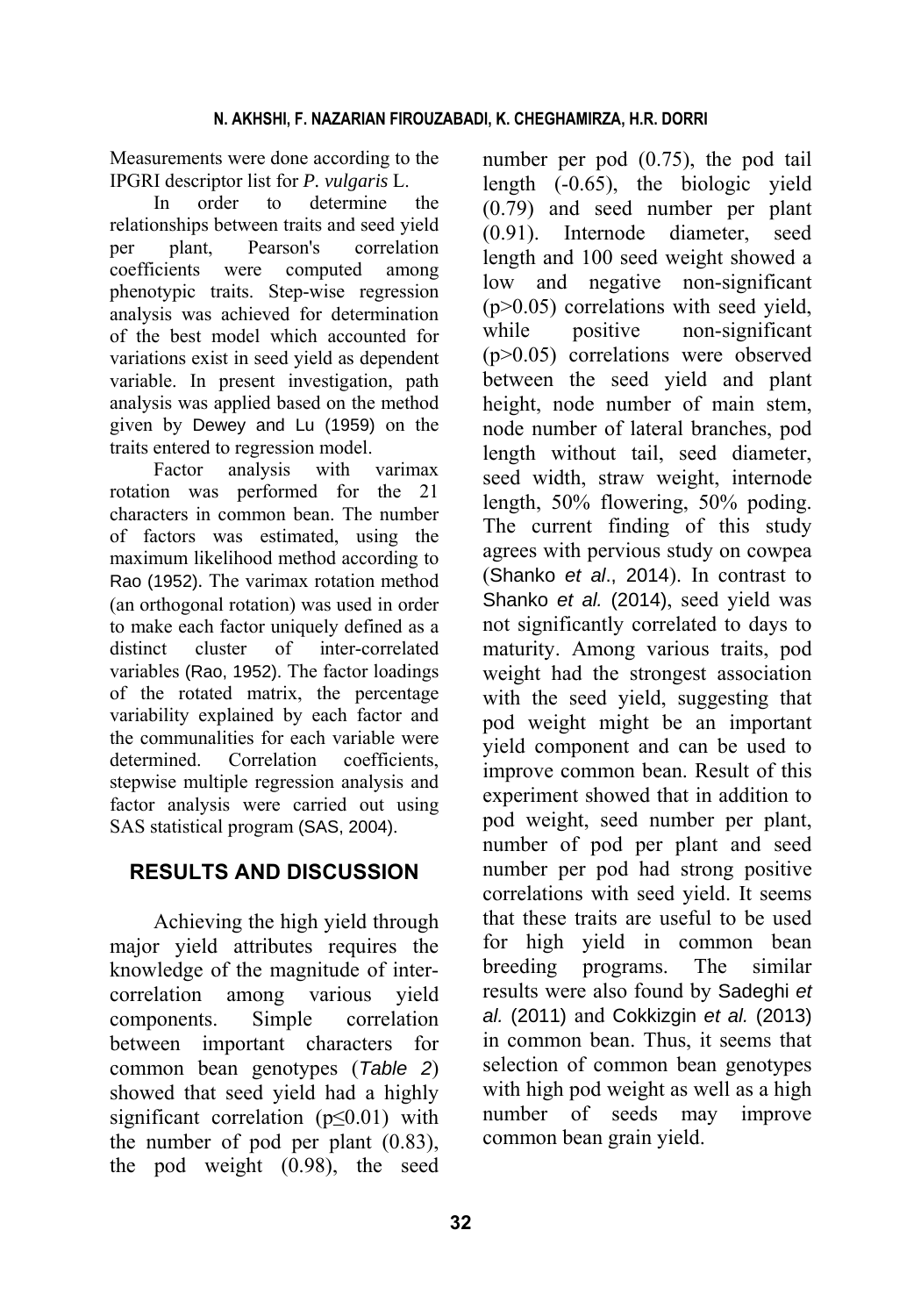| <b>TddSN</b><br>$\overline{ }$<br>%06<br>-MQ<br>0.12<br>۳<br>%09<br>dD-<br>0.26<br>0.54<br>٣<br>90%<br>DE-<br>0.89<br>0.24<br>0.56<br>↽<br>$-0.45$<br>$M$ S<br>-00<br>0.12<br>0.04<br>0.11<br>$-0.33$<br>-0.55<br>$-0.12$<br>$-0.31$<br>0.43<br>1NI<br>↽<br>$-0.06$<br>$-0.20$<br>$-0.01$<br>0.72<br>0.71<br>0.09<br>Ya<br>$0.94$ <sup>#</sup><br>$-0.15$<br>$-0.03$<br>0.66<br>0.20<br>0.01<br>MIS<br>0.51<br>٣<br>$-0.04$<br>0.39<br>0.58<br>0.04<br>0.07<br>0.21<br>0.01<br>0.21<br>MS<br>۳<br>$-0.04$<br>$-0.04$<br>0.74<br>0.73<br>0.15<br>0.32<br>0.20<br>0.23<br>0.34<br>as<br>↽<br>$-0.32$<br>$-0.35$<br>$-0.28$<br>$-0.42$<br>$-0.30$<br>0.25<br>0.34<br>0.62<br>0.07<br>0.27<br>7S<br>$\mathbf{r}$<br>$-0.08$<br>$0.82^{*}$<br>$-0.33$<br>0.30<br>0.06<br>0.60<br>0.29<br>0.16<br>0.57<br>0.11<br>0.37<br><b>TW19</b><br>↽<br>$-0.08$<br>$-0.65$<br>0.75<br>$-0.58$<br>$-0.28$<br>$-0.47$<br>$-0.61$<br>$-0.01$<br>0.48<br>0.50<br>0.15<br>0.17<br><b>TTP</b><br>۳<br>0.05<br>$-0.06$<br>$-0.04$<br>$-0.25$<br>$-0.47$<br>0.10<br>0.70<br>0.23<br>0.23<br>0.22 |
|--------------------------------------------------------------------------------------------------------------------------------------------------------------------------------------------------------------------------------------------------------------------------------------------------------------------------------------------------------------------------------------------------------------------------------------------------------------------------------------------------------------------------------------------------------------------------------------------------------------------------------------------------------------------------------------------------------------------------------------------------------------------------------------------------------------------------------------------------------------------------------------------------------------------------------------------------------------------------------------------------------------------------------------------------------------------------|
|                                                                                                                                                                                                                                                                                                                                                                                                                                                                                                                                                                                                                                                                                                                                                                                                                                                                                                                                                                                                                                                                          |
|                                                                                                                                                                                                                                                                                                                                                                                                                                                                                                                                                                                                                                                                                                                                                                                                                                                                                                                                                                                                                                                                          |
|                                                                                                                                                                                                                                                                                                                                                                                                                                                                                                                                                                                                                                                                                                                                                                                                                                                                                                                                                                                                                                                                          |
|                                                                                                                                                                                                                                                                                                                                                                                                                                                                                                                                                                                                                                                                                                                                                                                                                                                                                                                                                                                                                                                                          |
|                                                                                                                                                                                                                                                                                                                                                                                                                                                                                                                                                                                                                                                                                                                                                                                                                                                                                                                                                                                                                                                                          |
|                                                                                                                                                                                                                                                                                                                                                                                                                                                                                                                                                                                                                                                                                                                                                                                                                                                                                                                                                                                                                                                                          |
|                                                                                                                                                                                                                                                                                                                                                                                                                                                                                                                                                                                                                                                                                                                                                                                                                                                                                                                                                                                                                                                                          |
|                                                                                                                                                                                                                                                                                                                                                                                                                                                                                                                                                                                                                                                                                                                                                                                                                                                                                                                                                                                                                                                                          |
|                                                                                                                                                                                                                                                                                                                                                                                                                                                                                                                                                                                                                                                                                                                                                                                                                                                                                                                                                                                                                                                                          |
|                                                                                                                                                                                                                                                                                                                                                                                                                                                                                                                                                                                                                                                                                                                                                                                                                                                                                                                                                                                                                                                                          |
|                                                                                                                                                                                                                                                                                                                                                                                                                                                                                                                                                                                                                                                                                                                                                                                                                                                                                                                                                                                                                                                                          |
|                                                                                                                                                                                                                                                                                                                                                                                                                                                                                                                                                                                                                                                                                                                                                                                                                                                                                                                                                                                                                                                                          |
|                                                                                                                                                                                                                                                                                                                                                                                                                                                                                                                                                                                                                                                                                                                                                                                                                                                                                                                                                                                                                                                                          |
|                                                                                                                                                                                                                                                                                                                                                                                                                                                                                                                                                                                                                                                                                                                                                                                                                                                                                                                                                                                                                                                                          |
|                                                                                                                                                                                                                                                                                                                                                                                                                                                                                                                                                                                                                                                                                                                                                                                                                                                                                                                                                                                                                                                                          |
|                                                                                                                                                                                                                                                                                                                                                                                                                                                                                                                                                                                                                                                                                                                                                                                                                                                                                                                                                                                                                                                                          |
|                                                                                                                                                                                                                                                                                                                                                                                                                                                                                                                                                                                                                                                                                                                                                                                                                                                                                                                                                                                                                                                                          |
|                                                                                                                                                                                                                                                                                                                                                                                                                                                                                                                                                                                                                                                                                                                                                                                                                                                                                                                                                                                                                                                                          |
|                                                                                                                                                                                                                                                                                                                                                                                                                                                                                                                                                                                                                                                                                                                                                                                                                                                                                                                                                                                                                                                                          |
|                                                                                                                                                                                                                                                                                                                                                                                                                                                                                                                                                                                                                                                                                                                                                                                                                                                                                                                                                                                                                                                                          |
|                                                                                                                                                                                                                                                                                                                                                                                                                                                                                                                                                                                                                                                                                                                                                                                                                                                                                                                                                                                                                                                                          |
|                                                                                                                                                                                                                                                                                                                                                                                                                                                                                                                                                                                                                                                                                                                                                                                                                                                                                                                                                                                                                                                                          |

Table 2 - Correlation coefficients between different traits and seed yield in common bean

## **PATH COEFFICIENT ANALYSIS OF MORPHO-AGRONOMICAL CHARACTERS IN COMMON BEAN**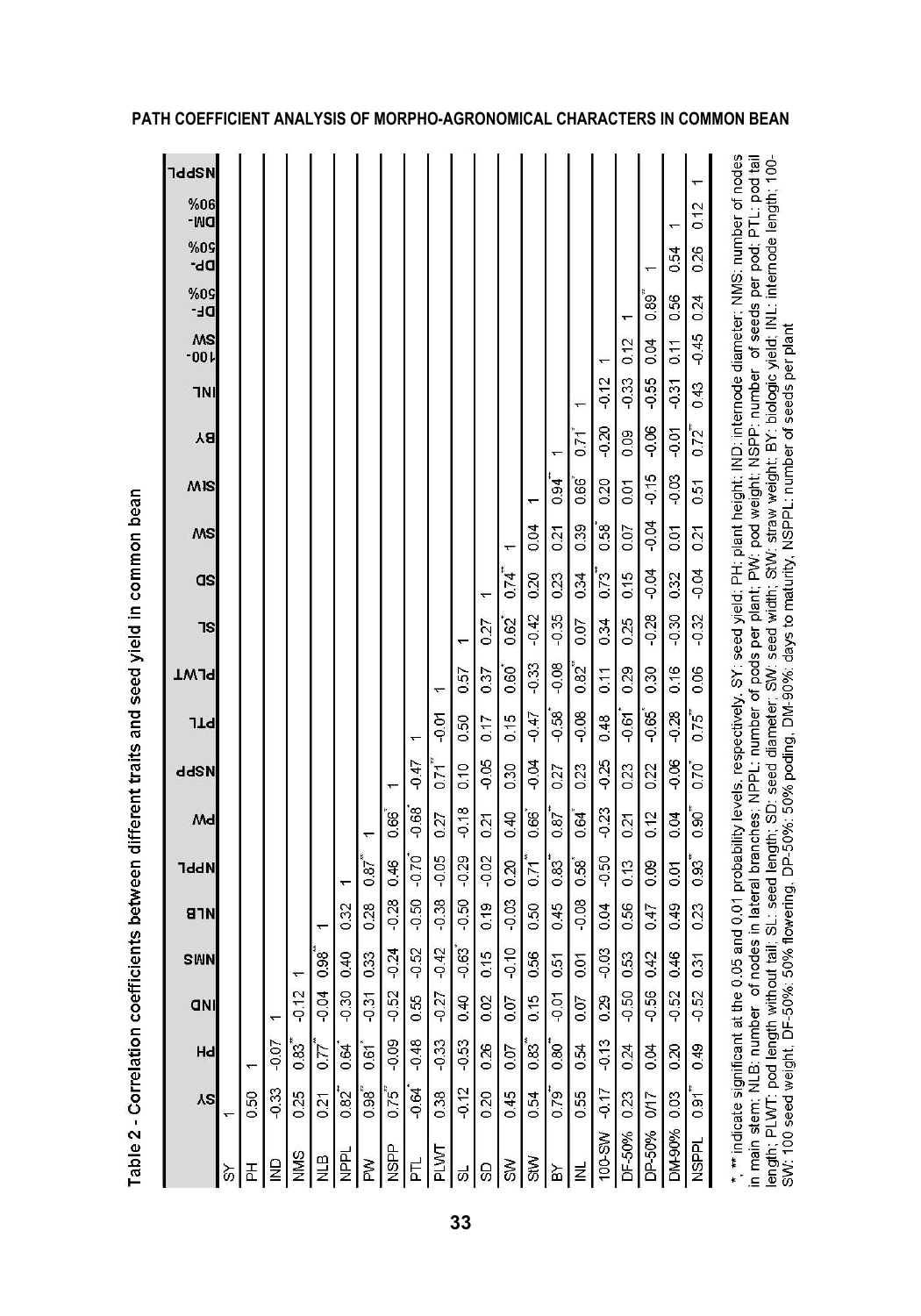#### **N. AKHSHI, F. NAZARIAN FIROUZABADI, K. CHEGHAMIRZA, H.R. DORRI**

| <b>Character entered</b><br>to the model | <b>Coefficients</b> | <b>Standard</b><br>error | $R^2$ |       | prob  |
|------------------------------------------|---------------------|--------------------------|-------|-------|-------|
| Pod weight                               | 0.63                | 0.30                     | 0.97  | 21.09 | 0.000 |
| Seed<br>number<br>per<br>pod             | 3.62                | 0.75                     | 0.99  | 4.84  | 0.001 |
| 100 seed weight                          | 0.09                | 0.040                    | 0.99  | 2.36  | 0.046 |
| Constant                                 | $-16.20$            | 2.70                     |       | -6    | 0.000 |

#### **Table 3 - Step-wise regression for seed yield (dependent variable) in common bean genotypes**

**Table 4 - The effective traits of path analysis on seed yield (dependent variable) in common bean genotypes** 

|                        |           | Indirect effects via     |                          |                          |         |
|------------------------|-----------|--------------------------|--------------------------|--------------------------|---------|
| <b>Traits</b>          | <b>DE</b> | Pod<br>weight            | <b>NSPP</b>              | <b>100 SW</b>            | Total   |
| Pod weight             | 0.87      | $\overline{\phantom{0}}$ | 0.13                     | $-0.02$                  | 0.98    |
| seed number per<br>pod | 0.20      | 0.57                     | $\overline{\phantom{0}}$ | $-0.02$                  | 0.75    |
| 100 seed weight        | 0.08      | $-0.2$                   | $-0.05$                  | $\overline{\phantom{0}}$ | $-0.17$ |

DE: Direct effect of traits on seed yield; NSPP: number of seeds per pod.;100 SW: 100 seed weight

The stepwise regression analysis considering the seed yield as the dependent variable and other characters as the independent variables was conducted. In present investigation, three characters, the pod weight, the seed number per pod and the 100 seed weight were in turn, entered to the regression model (*Table 3*), which accounted for 99% of the seed yield variation. These results are in agreement with correlation analysis results. The pod weight character, the first character entered into the regression model, had the highest correlation coefficient with the seed yield, suggesting the pod weight may have a significant influence on seed yield. The results of effective traits of path analysis on seed yield (*Table 4*) indicated that the highest direct and positive effect on seed yield was related to pod weight (0.87). The 100 seed weight had the lowest direct and positive effect on seed yield (0.08). Sadeghi *et al.* (2011) reported that 100 seed weight had the lowest direct effect on seed yield.

The path analysis of effective traits on seed yield showed that the Pod weight had an indirect and positive effects *via* seed number per pod (0.13) and an indirect and negative effects *via* 100 seed weight (-0.02). Furthermore, the seed number per pod had indirect and positive effects *via* pod weight (0.57) and an indirect and negative effects *via* 100 seed weight (-0.02). Nevertheless, the 100 seed weight had an indirect and negative effects *via* pod weight (-0.2) and seed number per pod (-0.05).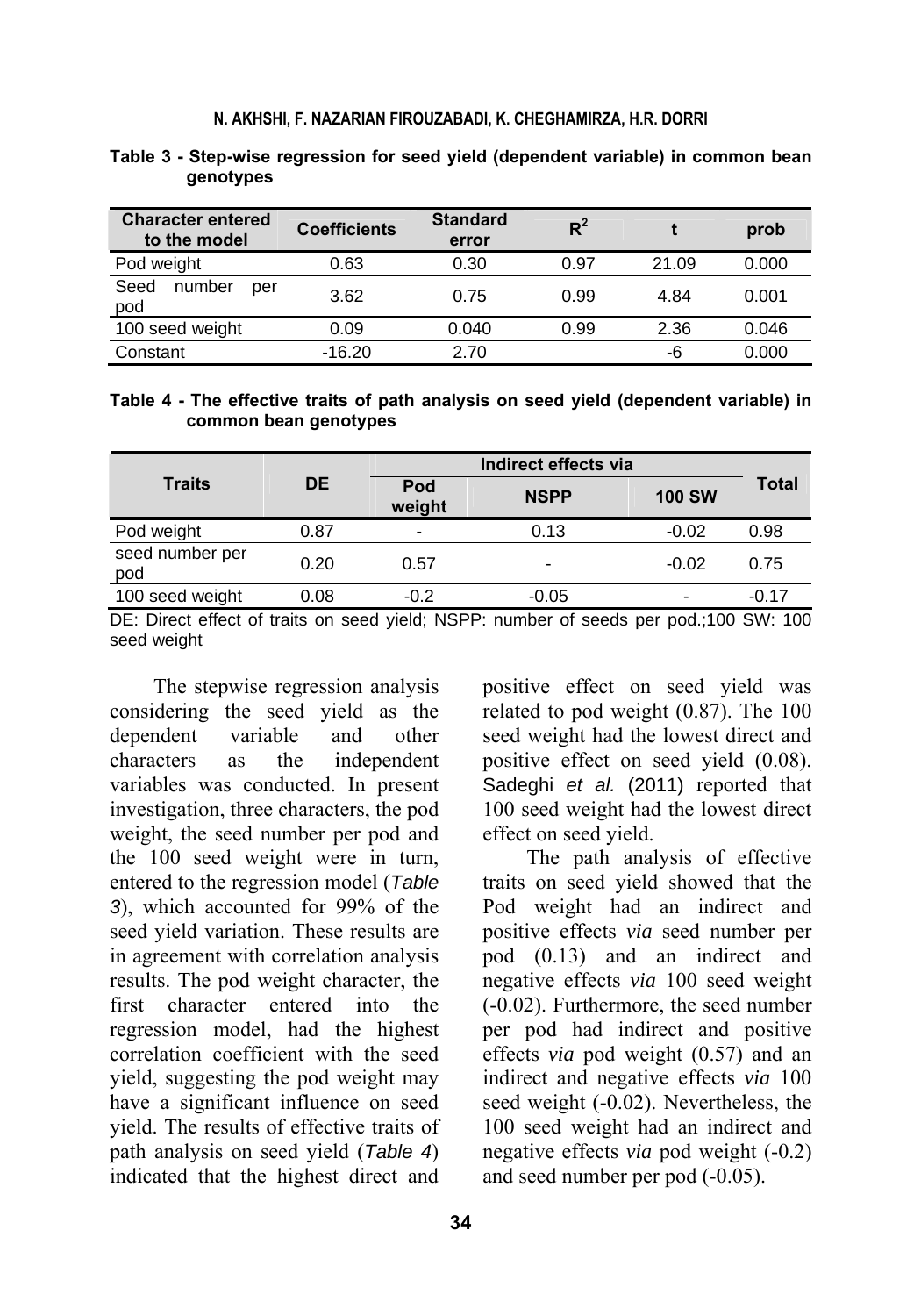#### **PATH COEFFICIENT ANALYSIS OF MORPHO-AGRONOMICAL CHARACTERS IN COMMON BEAN**

The results showed that indirect effects of pod weight are smaller than direct effects. As a result, pod weight is suggested as the best indirect selection criteria for genetic improvement of seed yield in common bean genotypes. *Table 5* shows the results of factor analysis. It should be mentioned that the variance of each factor shows its importance,

on the other hand, the sign of factors' coefficients in each factor represents the relationship between these characters. Four factors explained more than 70.86% of total variations. In order to select the appropriate number of factors, only specified factors with eigen values greater than one were used.

**Table 5 - Factor analysis, using varimax rotation for 20 characters and seed yield in common bean** 

| <b>Variables</b>                | 1       | $\overline{2}$ | 3       | 4       |
|---------------------------------|---------|----------------|---------|---------|
| Biologic yield                  | 0.98    | $-0.11$        | 0.03    | 0.06    |
| Pod weight                      | 0.90    | 0.33           | 0.15    | 0.02    |
| Straw weight                    | 0.90    | $-0.40$        | $-0.05$ | 0.04    |
| Number of pod per plant         | 0.87    | 0.11           | 0.12    | $-0.17$ |
| Seed yield                      | 0.83    | 0.46           | 0.18    | 0.04    |
| Internode length                | 0.77    | 0.11           | $-0.49$ | 0.15    |
| Plant height                    | 0.77    | $-0.46$        | 0.21    | 0.21    |
| Seed number per plant           | 0.76    | 0.34           | 0.27    | $-0.22$ |
| Pod length without tail         | 0.01    | 0.89           | 0.11    | 0.25    |
| Seed number per pod             | 0.35    | 0.86           | 0.17    | $-0.19$ |
| Node number of Main stem        | 0.43    | $-0.58$        | 0.58    | 0.20    |
| Seed length                     | $-0.25$ | 0.53           | $-0.43$ | 0.33    |
| 50% poding                      | $-0.06$ | 0.12           | 0.96    | $-0.06$ |
| 50% flowering                   | 0.09    | 0.10           | 0.94    | 0.13    |
| Pod tail length                 | $-0.60$ | $-0.07$        | -0.66   | 0.36    |
| Days to maturity                | $-0.03$ | $-0.09$        | 0.63    | 0.04    |
| Node number of lateral branches | 0.37    | $-0.56$        | 0.60    | 0.25    |
| Internode diameter              | $-0.07$ | $-0.38$        | 0.59    | 0.29    |
| 100 seed weight                 | $-0.27$ | 0.04           | 0.04    | 0.86    |
| Seed diameter                   | 0.21    | 0.11           | 0.03    | 0.83    |
| Seed wide                       | 0.26    | 0.51           | $-0.09$ | 0.73    |
| Eigen value                     | 7.2     | 5.53           | 4.57    | 3.25    |
| Total variance (%)              | 24.82   | 19.07          | 15.68   | 11.19   |
| Cumulative variance (%)         | 24.82   | 43.90          | 59.67   | 70.59   |

The first factor, which accounted for about 24.83% of total variation, was strongly associated with biologic

yield, pod weight, straw weight, number of pod per plant, seed yield, internode length, plant height and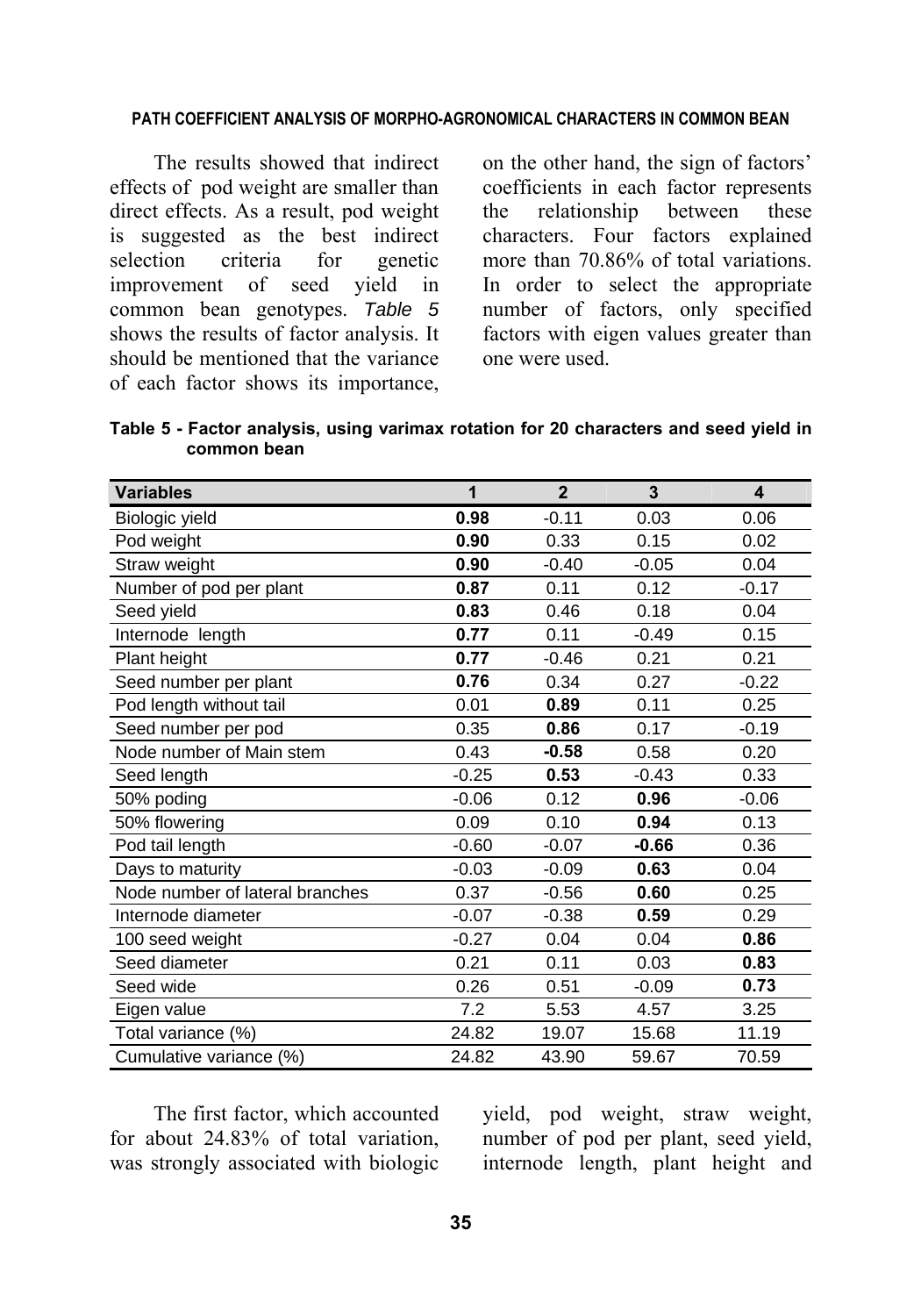### **N. AKHSHI, F. NAZARIAN FIROUZABADI, K. CHEGHAMIRZA, H.R. DORRI**

seed number per plant that indicating the importance of these characters in breeding the yield in the bean. This factor was regarded as first degree of yield factor, since it included several traits which are components of yield.

The second factor consisting of the pod length without tail, seed number per pod, node number of main stem and seed length which are associated seed yield, included 19.07% of total variation. According to the characters of this factor, it can be called the secondary degree of yield factor.

The third factor accounted 16.63% of total variation and called morpho-phonologic factor. It contained 50% poding, 50% flowering, pod tail length, days to maturity, node number of lateral branches and internode diameter.

The fourth factor accounted 11.19% of total variation. The most important coefficients in this factor were related to 100 seed weight, seed diameter and seed wide. This factor can be named the seed factor.

# **CONCLUSION**

In addition to grouping the characters, the multi-factor analysis also shows the characters' importance and their relationship with each other. For breeding of yield, those characters with higher level of importance should be used, thus selection of variables in the first degree of yield factor (factor one) could enable breeders to better realize the desired

increment in seed yield of common bean.

### **REFERENCES**

- **Board J.E., Kang M.S., Harville B.G., 1999** - Path analyses of the yield formation process for late-planted soybean. Agron. J., 91:128-135.
- **Bozoglu H., Gulumser A., 1999** An investigation on the determination correlations and heritabilities of some agronomical characters in Dry Bean (*Phaseolus vulgaris* L.). Third Field Crops Congress (15-18 November, 1999). Pasture, Forage Crops and Edible Legumes, 3: 360- 365.
- **Cokkizgin A., Colkesen M., Idikut L., Ozsisli B., Girgel U., 2013** - Determination of relationships between yield components in bean by using path coefficient analysis. Greener Journal of Agricultural Sciences, 3 (2):085-089.
- **Dewey J.R., Lu K.H., 1959** A correlation and path coefficient analysis components of crested wheat grass seed production. Agron. J., 51: 515- 518.
- **Golparvar A.R., 2012a** Genetic Improvement of biological nitrogen fixation in common bean genotypes (*Phaseolus vulgaris* L.). Agriculturae Conspectus Scientificus**,** 77(2):77- 80.
- **Golparvar A.R., 2012b** Multivariate analysis and determination of the best indirect selection criteria to genetic improvement the biological nitrogen fixation ability in common bean genotypes (*Phaseolus vulgaris* L.). Genetika, 44(2):279-284.
- **Helvacioglu A.I., Sehirali S., 2001** The effects of different nitrogen fertilizers and doses on yield and yield components of dwarf beans (*Phaseolus vulgaris* L. var. *nanus*  Dekapr.). National 4th Field Crops Congress, 17-21 Sept. 2001.